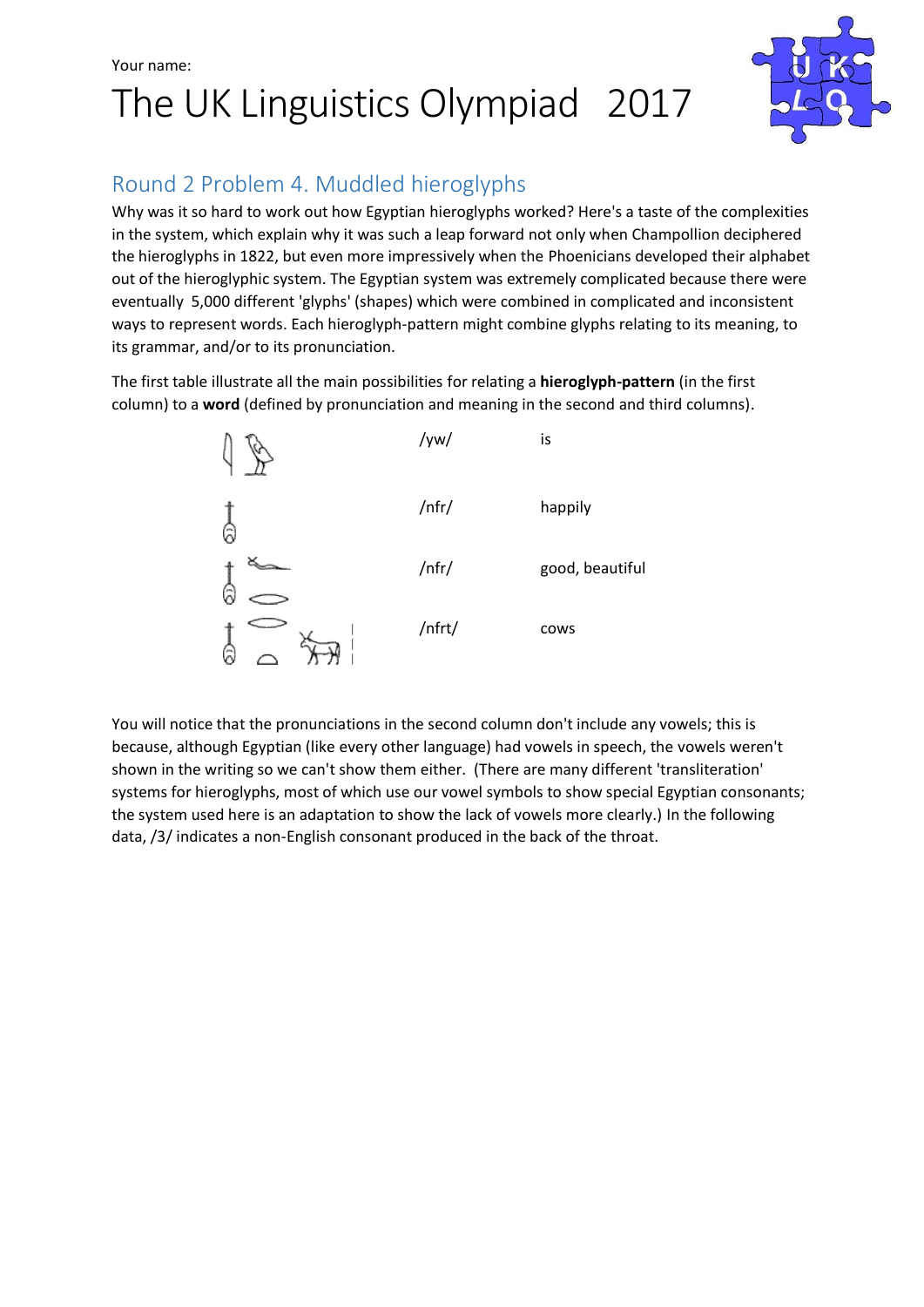## Your name: The UK Linguistics Olympiad 2017



**Q.4.** The tables below show more words written in hieroglyphs, but although the words in the second table (A-N) pair pronunciations and meanings correctly, the tables don't show how the words are paired with the hieroglyph-patterns (1-14) in the first table. The challenge for you is to work out this pairing and enter it in the answer sheet. Only 13 of the hieroglyph patterns can be correctly paired, so you will have one hieroglyph pattern and one word left over.



| A | /hmt/    | female slave     | B | /nw/         | gifts     | C            | /pr/        | house       |
|---|----------|------------------|---|--------------|-----------|--------------|-------------|-------------|
| D | /hm/     | male slave       |   | $E$ /pr3/    | palace    | F            | /pr3/       | pharaoh     |
| G | /hmntr/  | priest           |   | $H /$ hmntr/ | priestess | $\mathbf{I}$ | $/$ prt $/$ | procession  |
| J | /prt/    | seed             |   | $K$ /pr/     | to go out | L            | /hms/       | to sit down |
| M | /prt/    | winter-season    | N | /hmt/        | woman     | O            | /htpt/      | offerings   |
| P | /htpntr/ | divine offerings |   |              |           |              |             |             |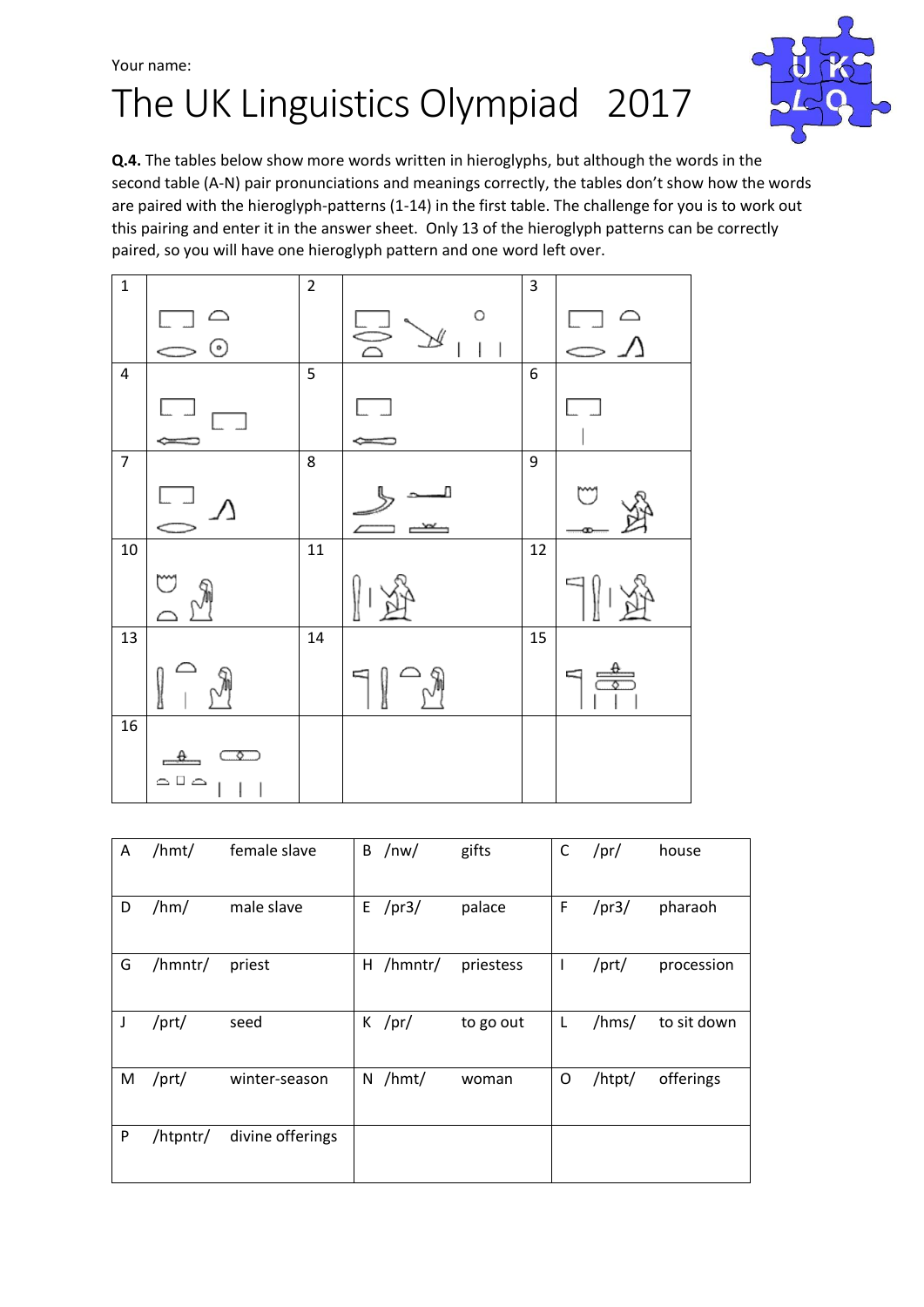



#### **Problem 2.4 Muddled hieroglyphs (answer blank)**

|    | $\mathcal{P}$ | 3  |    | 5  | 6  |    | 8  |
|----|---------------|----|----|----|----|----|----|
|    |               |    |    |    |    |    |    |
| -9 | 10            | 11 | 12 | 13 | 14 | 15 | 16 |
|    |               |    |    |    |    |    |    |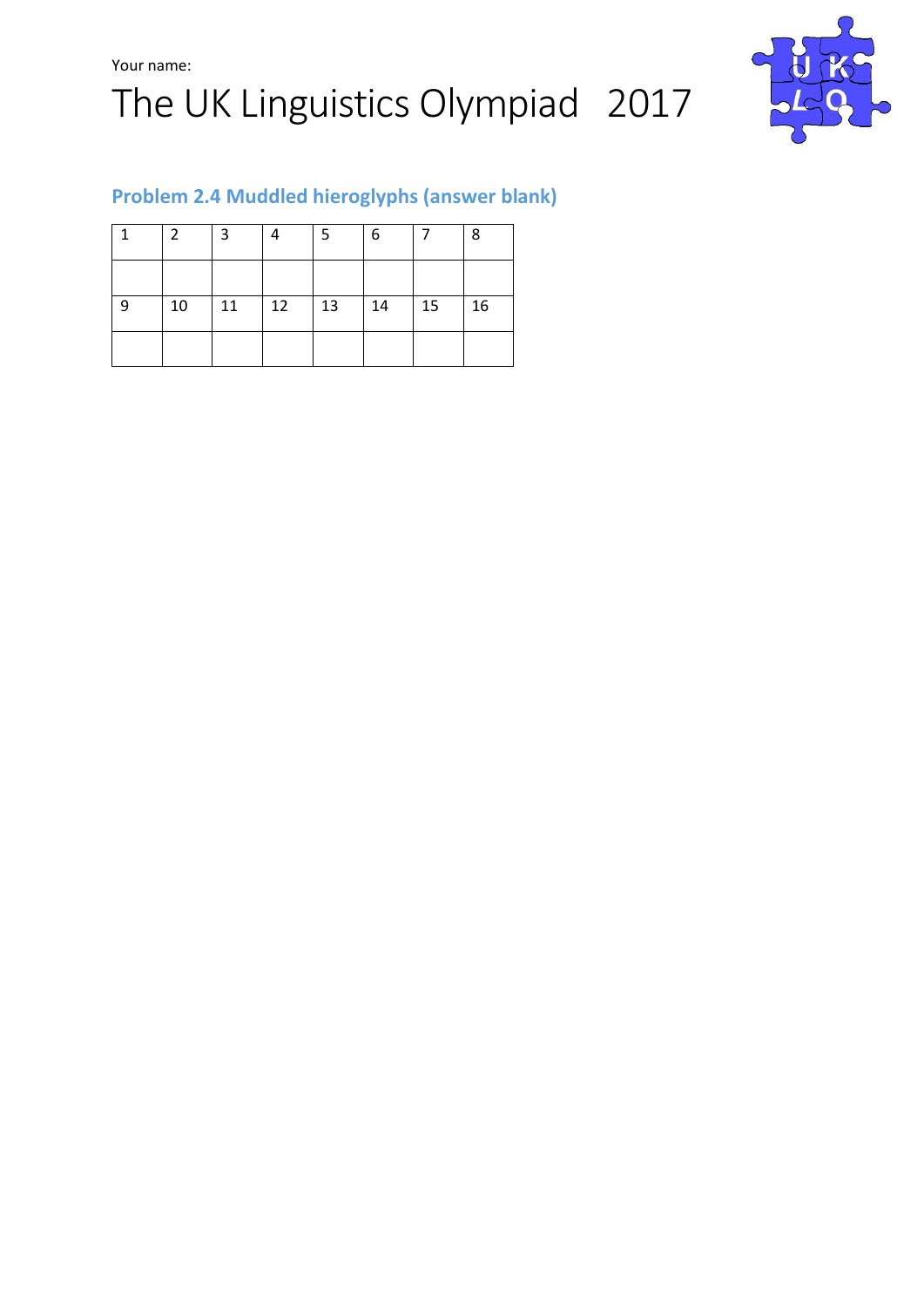

#### Solution and marking.

#### Scoring: one point for each correct cell (max 16)

|   | $\mathcal{P}$ | 3  |    | -5 | 6  |    | 8  |
|---|---------------|----|----|----|----|----|----|
| M |               |    | F. |    | C  | К  |    |
| 9 | 10            | 11 | 12 | 13 | 14 | 15 | 16 |
|   | N             | D  | G  | A  | Н  | P  | O  |

#### **Commentary**

This problem illustrates the inefficiency of the hieroglyph system, in that it requires a lot of guesswork because there's so little that's systematic. However, there are clues which will take you into the data.

- The last example ('cows') in the first table (in the introduction) suggested that plurality may be shown by three vertical lines. In that example, the lines are in a column, but three examples in the problem data have three vertical lines in a row: |||; since layout in general seems very variable, it's reasonable to assume that these three lines also mark plurality. Three of the hieroglyph patterns (2, 15, 16) include three lines, and three of the translations are plural (gifts, offerings, divine offerings). Hieroglyph patterns 15 and 16 share two glyphs, so let's assume that these are 'offerings' or 'divine offerings'.
- Of these two, 15 starts with a little flag which is repeated, again at the start, in two other patterns: 12 and 14. Maybe this means 'divine', i.e. to do with religion? If so, **15 = P** and **16=O**. The other two patterns could mean 'priest' or 'priestess' (G, H). These contain glyphs representing people who could be men and women, and at a guess G looks more like a man and H like a woman. So **12 = G** and **14 = H**.
- Pattern 12 is the same as 11, apart from the 'divine' flag, so maybe 11 means 'male slave' and 12 means 'male slave of the gods' (i.e. 'male priest'). So **11 = D**. Similarly, 14 is very similar to 13, except for the divine flag, though here 13 has a single vertical line (like the ones in 11 and 12) which is not 14. So **13 = A**.
- Now that we have the glyph for 'woman', we can identify the only other pattern that contains it, 10, as 'woman'. So **10 = N**. We also notice that this glyph occurs with the little half-circle glyph in 10, 13 and 14, which was also found in the pattern for /nfrt/, 'cows' (but not in /nfr/); and that /hmt/, meaning either 'woman' (N) or 'female slave' (A), contains /t/. So maybe the half-circle glyph means /t/ and/or 'female'? The phonetic interpretation fits with the two t's matched by two half-circles in /htpt/, 'offerings' (O=16).
- One way forward now is to develop the idea that the little half-circle is /t/ and to apply this to two glyph patterns that are distinguished only by the half-circle: 7 and 3. If we look through the translations, we find a pair of pronunciations distinguished only by /t/: /pr/ and /prt/. Unfortunately, each of these pronunciation is found in two different words: /pr/ 'house' (C) and /pr/ 'to go out' (K); and /prt/ 'procession' (I) and /prt/ 'seed' (J). However, our two glyph